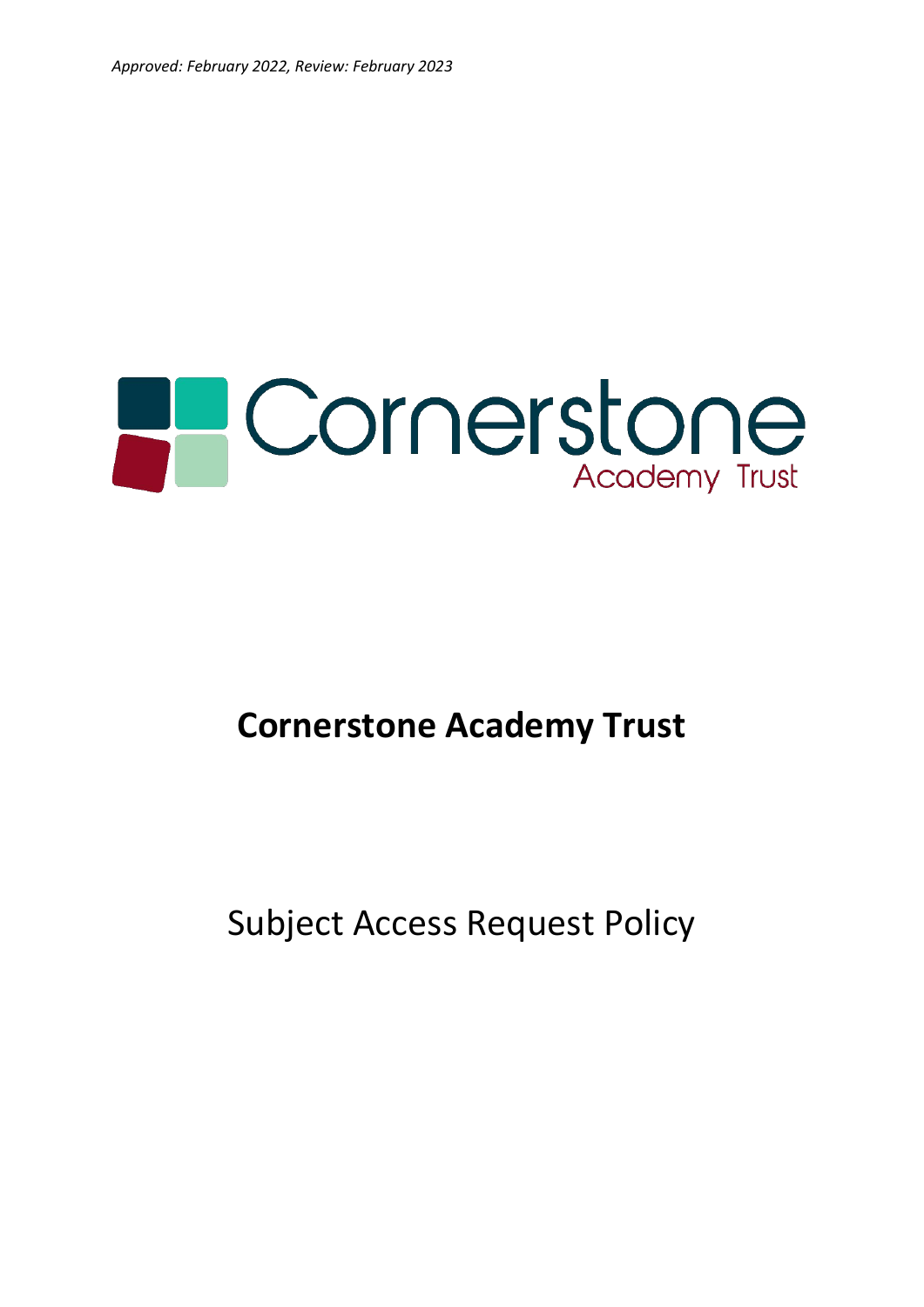#### **Subject Access Request Policy**

This policy in drafted in accordance with the requirements of the General Data Protection Regulation ("GDPR") and should be read in conjunction with our Data Protection Policy and privacy notices.

#### **Contents**

- 1 About this policy
- 2 Definition of data protection terms
- 3 Recognising a Subject Access Request (SAR)
- 4 Verifying the Identity of a Requester
- 5 Fee for Responding to Requests
- 6 Time Period for Respondnig to a SAR
- 7 Form of Response
- 8 Sharing Information with Third Parties
- 9 Witholding Information
- 10 Process for Dealing with a Subject Access Request
- ANNEX 1 Definitions
- ANNEX 2 SAR Acknowledgment Template (for use over holidays when the Trust Schools are closed)
- ANNEX 3 SAR Acknowledgment Template

ANNEX 4 SAR Response Template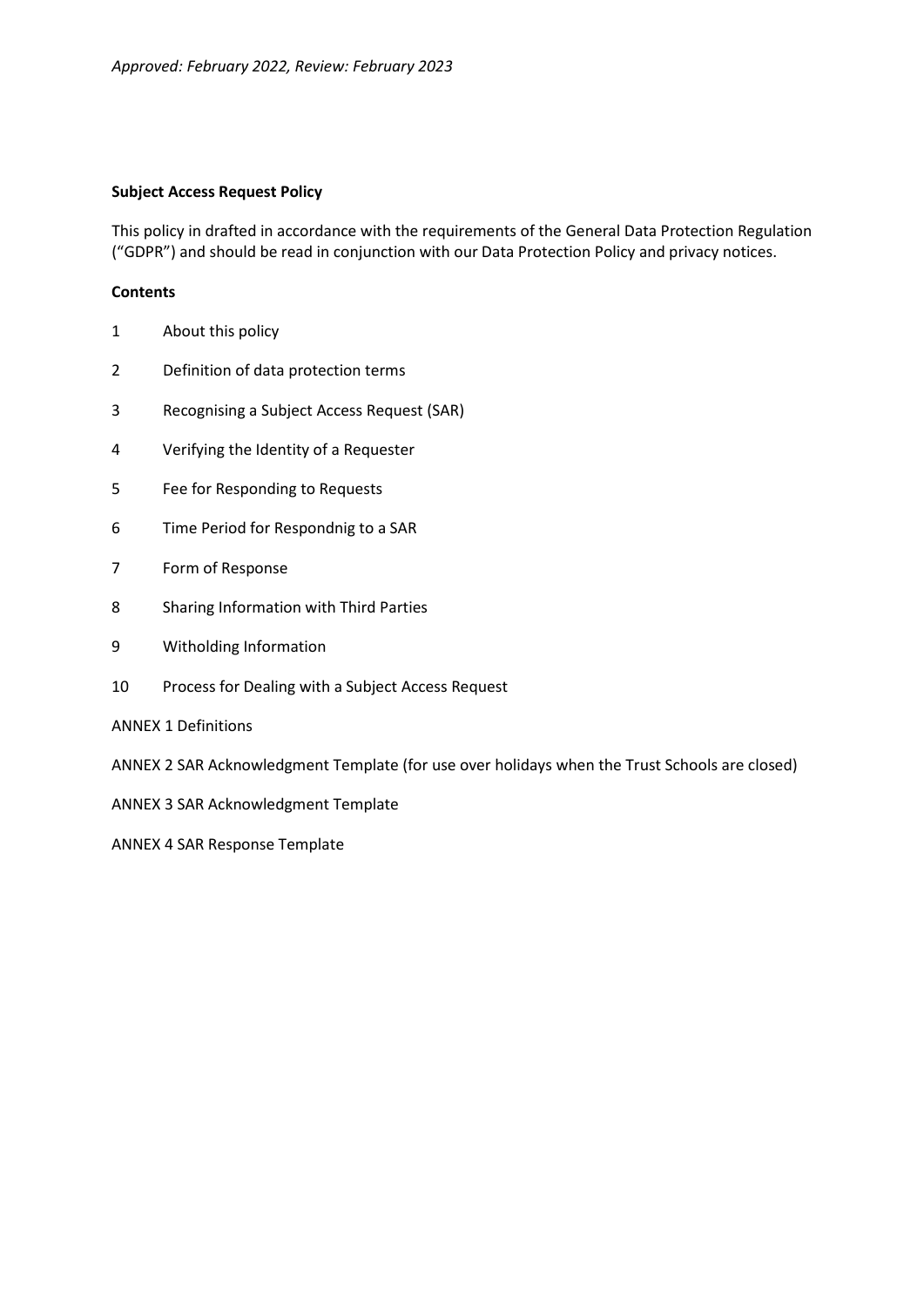# 1 **About this Policy**

1.1 All **Data Subjects** have rights of access to their **personal data**. This document sets out the procedure to be followed in relation to any request made for the disclosure of **personal data processed** by The Cornerstone Academy Trust (TCAT).

## 2 **Definition of Data Protection Terms**

2.1 All defined terms in this policy are indicated in **bold** text, and a list of definitions is included in the Annex 1 to this policy.

## 3 **Recognising a Subject Access Request (SAR)**

- 3.1 As TCAT **processes personal data** concerning **data subjects**, those **data subjects** have the right to access that **personal data** under Data Protection Law. A request to access this personal data is known as a subject access request or SAR.
- 3.2 A **data subject** is generally only entitled to access their own **personal data**, and not information relating to other people.
- 3.3 Any request by a **data subject** for access to their **personal data** is a SAR. This includes requests received in writing, by email, and verbally.
- 3.4 If any member of our staff receives a request for information, they should inform the Data Protection Officer ("DPO") as soon as possible. Our DPO is Mr Ashley Bevan-Smith, and he can be contacted by email at: [DPO@tcat.education](mailto:DPO@tcat.education)
- 3.5 In order that TCAT is properly able to understand the nature of any SAR and to verify the identity of the requester, any requester making a request verbally should be asked to put their request in writing and direct this to the DPO. This can only be requested and not a condition of processing the request.
- 3.6 A SAR will be considered and responded to in accordance with the Data Protection Law.
- 3.7 Any SAR must be notified to the DPO at the earliest opportunity.

#### 4 **Verifying the Identity of a Requester**

- 4.1 TCAT is entitled to request additional information from a requester to verify whether the requester is in fact who they say they are.
- 4.2 Where TCAT has reasonable doubts as to the identity of the individual making the request, evidence of identity may be established by production of two or more of the following:
	- 4.2.1 Current passport
	- 4.2.2 Current driving licence
	- 4.2.3 Recent utility bills with current address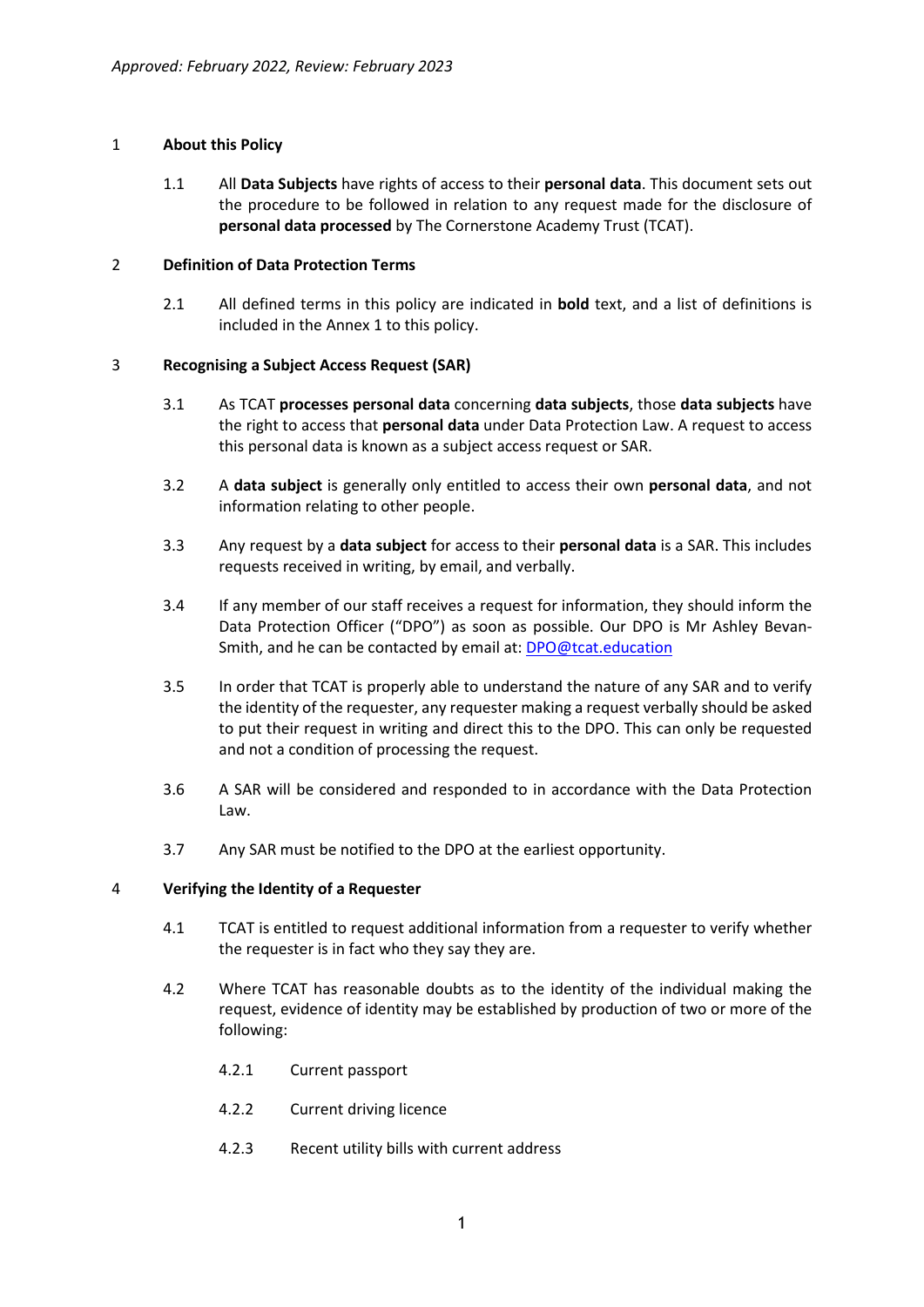- 4.2.4 Birth/marriage certificate
- 4.2.5 Recent credit card or mortgage statement
- 4.3 If TCAT is not satisfied as to the identity of the requester then the request will not be complied with, to avoid the potential for an inadvertent disclosure of personal data resulting to a data breach.

### 5 **Fee for Responding to Requests**

- 5.1 TCAT will usually deal with a SAR free of charge
- 5.2 Where a request is manifestly unfounded or excessive, a fee may be requested. Alternatively, TCAT may refuse to respond to the request. If a request is considered to be manifestly unfounded or unreasonable the TCAT will inform the requester why this is considered to be the case.

## 6 **Time Period for Responding to a SAR**

- 6.1 TCAT has one month to respond to a SAR. This will run from the later of a. the date of the request, b. the date when any additional identification (or other) information requested is received, or c. payment of any required fee
- 6.2 In circumstances where TCAT is in any reasonable doubt as to the identity of the requester, this period will not commence unless and until sufficient information has been provided by the requester as to their identity, and in the case of a third-party requester the written authorisation of the **data subject** has been received (see below in relation to sharing information with third parties).
- 6.3 The period for response may be extended by a further two calendar months in relation to complex requests. What constitutes a complex request will depend on the nature of the request. The DPO must always be consulted in determining whether a request is sufficiently complex as to extend the response period.
- 6.4 Where a request is sufficiently complex as to require an extension of the period for response, TCAT will notify the requester within one calendar month of receiving the request, together with reasons as to why this is considered necessary.
- 6.5 A request may be received during or less than one month prior to a school holiday. Where a request is made prior to a holiday period TCAT will seek to respond prior to that holiday commencing, however where this is not possible then TCAT will inform the requester that this is the case.
- 6.6 Requests received during extended holiday periods may not be able to be responded to within the one-month response period. TCAT will, in those circumstances, send out an initial acknowledgement of the request as set out in Annex 2, followed by a further acknowledgment as soon as possible following commencement of the next term setting out details of when a full response will be provided (being not more than one month of commencement of that term)

## 7 **Form of Response**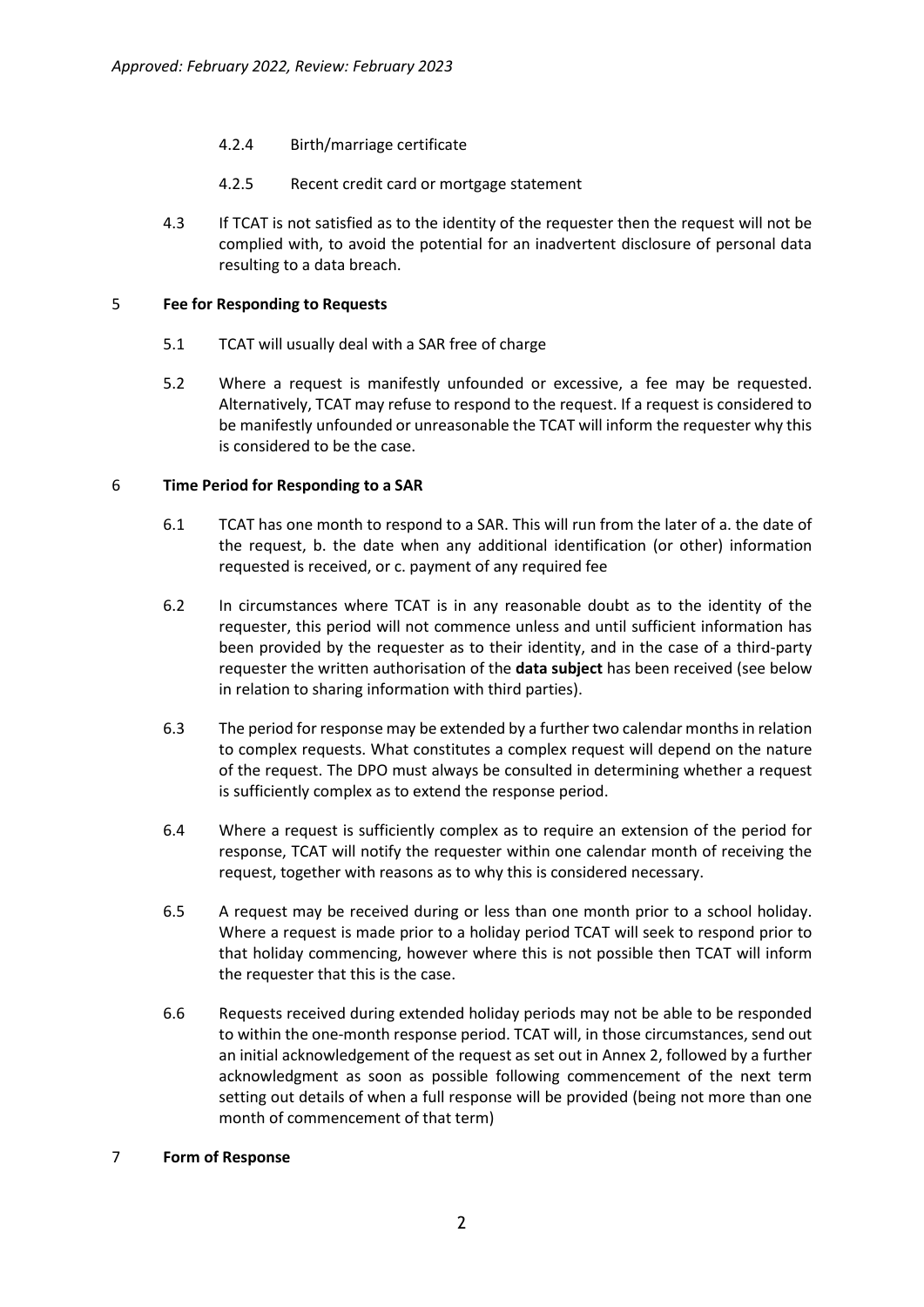7.1 A requester can request a response in a particular form. Where a request is made by electronic means then, unless the requester has stated otherwise, the information should be provided in a commonly readable format.

### 8 **Sharing Information with Third Parties**

- 8.1 **Data subjects** can ask that members of TCAT share their **personal data** with another person such as an appointed representative (in such cases you should request written authorisation signed by the **data subject** confirming which of their **personal data** they would like you to share with the other person).
- 8.2 Equally if a request is made by a person seeking the **personal data** of a **data subject**, and which purports to be made on behalf of that **data subject**, then a response must not be provided unless and until written authorisation has been provided by the **data subject**. TCAT should not approach the **data subject** directly but should inform the requester that it cannot respond without the written authorisation of the **data subject**.
- 8.3 If TCAT is in any doubt or has any concerns as to providing the **personal data** of the **data subject** to the third party, then it should provide the information requested directly to the **data subject**. It is then a matter for the **data subject** to decide whether to share this information with any third party.
- 8.4 **Personal data** belongs to the **data subject**, and in the case of the **personal data** of a child regardless of their age the rights in relation to that **personal data** are theirs and not those of their parents. Parents, in most cases, do not have automatic rights to the **personal data** of their child.
- 8.5 However, there are circumstances where a parent can request the **personal data** of their child without requiring the consent of the child. This will depend on the maturity of the child and whether TCAT is confident that the child can understand their rights. Generally, where a child is 12 years of age or under of age, they are deemed not to be sufficiently mature as to understand their rights of access and a parent can request access to their **personal data** on their behalf.
- 8.6 In relation to a child 13 years of age or older, then provided that TCAT is confident that they understand their rights, and there is no reason to believe that the child does not have the capacity to make a request on their own behalf, TCAT will require the written authorisation of the child before responding to the requester or provide the **personal data** directly to the child in accordance with the process above.
- 8.7 A **data subject** may ask a third party (eg a relative, friend or solicitor) to make a SAR on their behalf. Before responding, you need to be satisfied that the third party making the request is entitled to act on behalf of the individual. It is the third party's responsibility to provide evidence of their authority.
- 8.8 In all cases TCAT should consider the circumstances of the case, and the above are guidelines only.

#### 9 **Withholding Information**

9.1 There are circumstances where information can be withheld pursuant to a SAR. These are specific exemptions and requests should be considered on a case-by-case basis.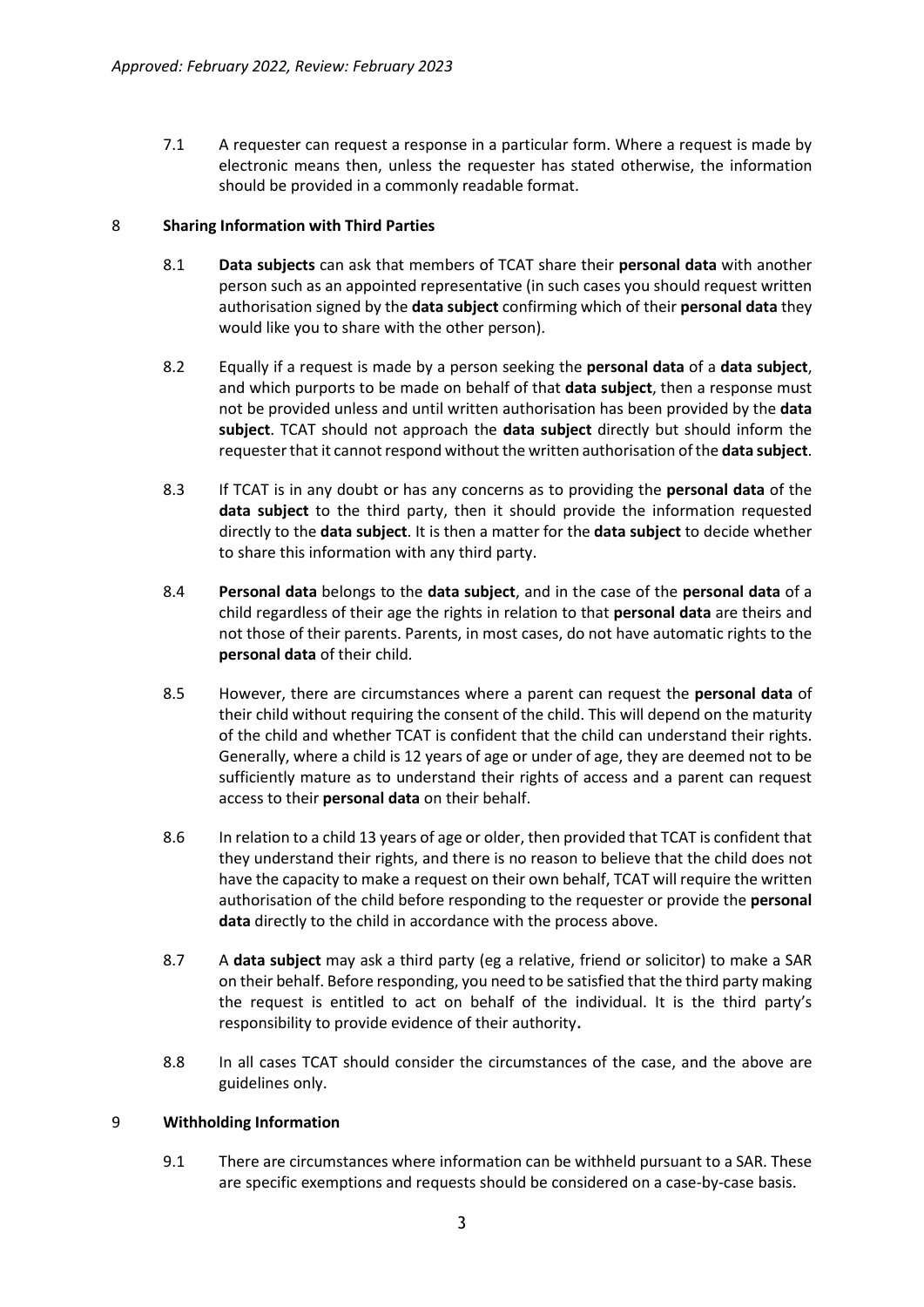- 9.2 Where the information sought contains the **personal data** of third-party **data subjects** then TCAT will:
	- 9.2.1 Consider whether it is possible to redact information so that this does not identify those third parties, taking into account that it may be possible to identify third parties from remaining information.
	- 9.2.2 If this is not possible, consider whether the consent of those third parties can be obtained; and
	- 9.2.3 If consent has been refused, or it is not considered appropriate to seek that consent, then to consider whether it would be reasonable in the circumstances to disclose the information relating to those third parties. If it is not, then the information may be withheld.
- 9.3 So far as possible TCAT will inform the requester of the reasons why any information has been withheld
- 9.4 Where providing a copy of the information requested would involve disproportionate effort TCAT will inform the requester, advising whether it would be possible for them to view the documents on TCAT premises or seeking further detail from the requester as to what they are seeking, for example key word searches that could be conducted, to identify the information that is sought.
- 9.5 In certain circumstances information can be withheld from the requester, including a **data subject**, on the basis that it would cause serious harm to the **data subject** or another individual. If there are any concerns in this regard, then the DPO should be consulted.

#### 10 **Process for Dealing with a Subject Access Request**

- 10.1 When a subject access request is received, TCAT and its schools will:
	- 10.1.1 notify the DPO who will be responsible for managing the response and relevant school leaders.
	- 10.1.2 subject to para 6.6 above, acknowledge receipt of the request and provide an indication of the likely timescale for a response within 5 working days (see template at Annex 3).
	- 10.1.3 take all reasonable and proportionate steps to identify and disclose the data relating to the request.
	- 10.1.4 never delete information relating to a subject access request, unless it would have been deleted in the ordinary course of events – it is an offence to amend or delete data following receipt of a SAR that would not have otherwise been so amended or deleted.
	- 10.1.5 consider whether to seek consent from any third parties which might be identifiable from the data being disclosed**.**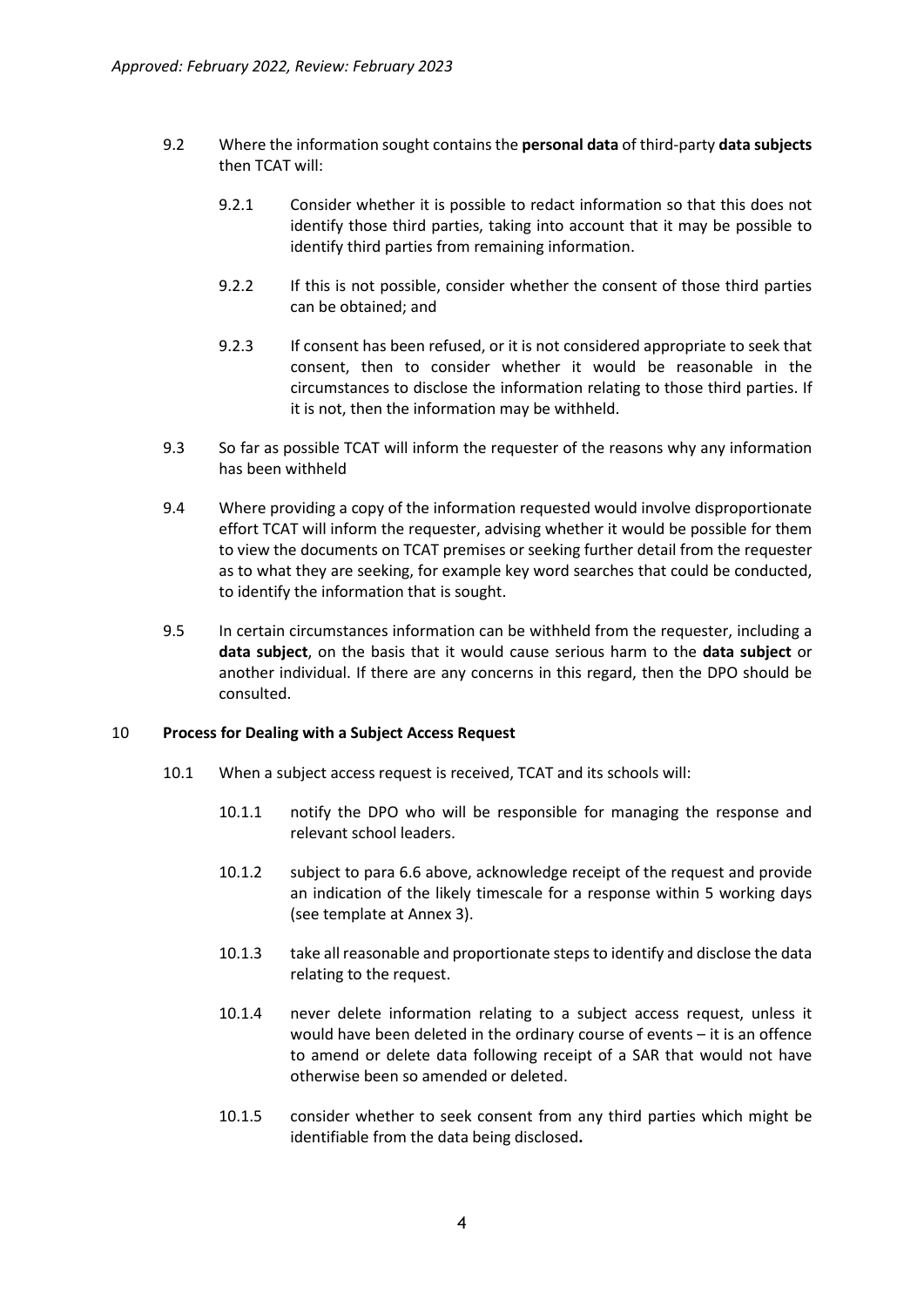- 10.1.6 seek legal advice, where necessary, to determine whether TCAT is required to comply with the request or supply the information sought.
- 10.1.7 provide a written response, including an explanation of the types of data provided and whether and as far as possible for what reasons any data has been withheld (see template at Annex 4); and
- 10.1.8 ensure that information disclosed is clear and technical terms are clarified and explained.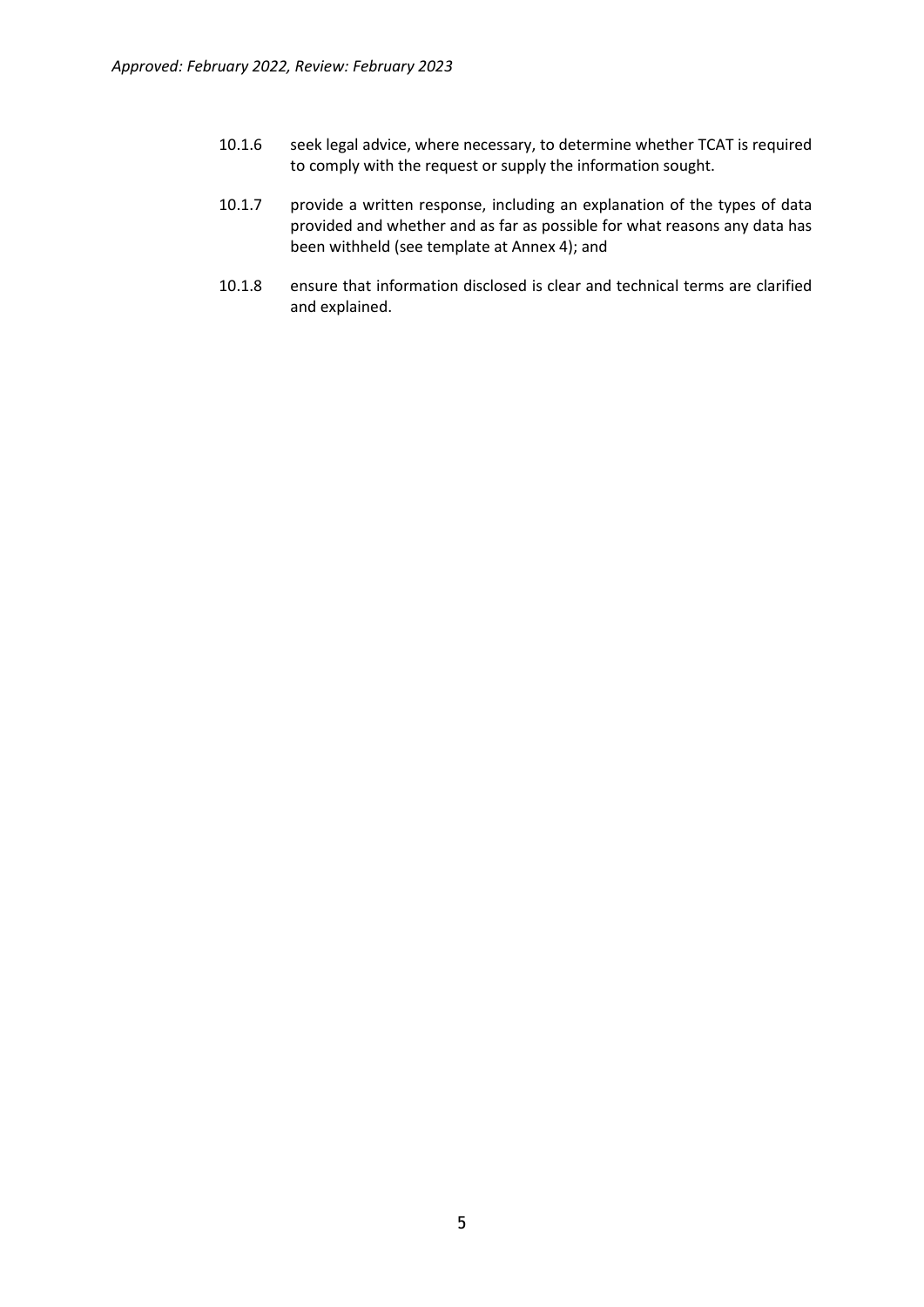# **DEFINITIONS**

| <b>Term</b>                              | <b>Definition</b>                                                                                                                                                                                                                                                                                                                                                                                                                                                                                                             |
|------------------------------------------|-------------------------------------------------------------------------------------------------------------------------------------------------------------------------------------------------------------------------------------------------------------------------------------------------------------------------------------------------------------------------------------------------------------------------------------------------------------------------------------------------------------------------------|
| Data                                     | is information, which is stored electronically, on a computer, or in certain<br>paper-based filing systems                                                                                                                                                                                                                                                                                                                                                                                                                    |
| Data Subjects                            | for the purpose of this policy include all living individuals about whom we hold<br>personal data. This includes pupils, our workforce, staff, and other individuals.<br>A data subject need not be a UK national or resident. All data subjects have<br>legal rights in relation to their personal information                                                                                                                                                                                                               |
| Personal Data                            | means any information relating to an identified or identifiable natural person (a<br>data subject); an identifiable natural person is one who can be identified,<br>directly or indirectly, in particular by reference to an identifier such as a name,<br>an identification number, location data, an online identifier or to one or more<br>factors specific to the physical, physiological, genetic, mental, economic,<br>cultural or social identity of that natural person                                               |
| Data Controllers                         | are the people who or organisations which determine the purposes for which,<br>and the manner in which, any personal data is processed. They are responsible<br>for establishing practices and policies in line with Data Protection Legislation.<br>We are the data controller of all personal data used in our business for our own<br>commercial purposes                                                                                                                                                                  |
| Data Users                               | are those of our workforce (including Trustees and volunteers) whose work<br>involves processing personal data. Data users must protect the data they<br>handle in accordance with this data protection policy and any applicable data<br>security procedures at all times                                                                                                                                                                                                                                                    |
| Data Processors                          | include any person or organisation that is not a data user that processes<br>personal data on our behalf and on our instructions                                                                                                                                                                                                                                                                                                                                                                                              |
| Processing                               | is any activity that involves use of the data. It includes obtaining, recording or<br>holding the data, or carrying out any operation or set of operations on the data<br>such as collection, recording, organisation, structuring, storage, adaptation or<br>alteration, retrieval, consultation, use, disclosure by transmission,<br>dissemination or otherwise making available, alignment or combination,<br>restriction, erasure or destruction. Processing also includes transferring<br>personal data to third parties |
| <b>Special Category Personal</b><br>Data | includes information about a person's racial or ethnic origin, political opinions,<br>religious or philosophical beliefs, trade union membership, physical or mental<br>health or condition or sexual life, or genetic or biometric data                                                                                                                                                                                                                                                                                      |
| Staff                                    | Includes, any individual employed by the Trust such as staff and those who<br>volunteer in any capacity including Trustees/Members/parent helpers.                                                                                                                                                                                                                                                                                                                                                                            |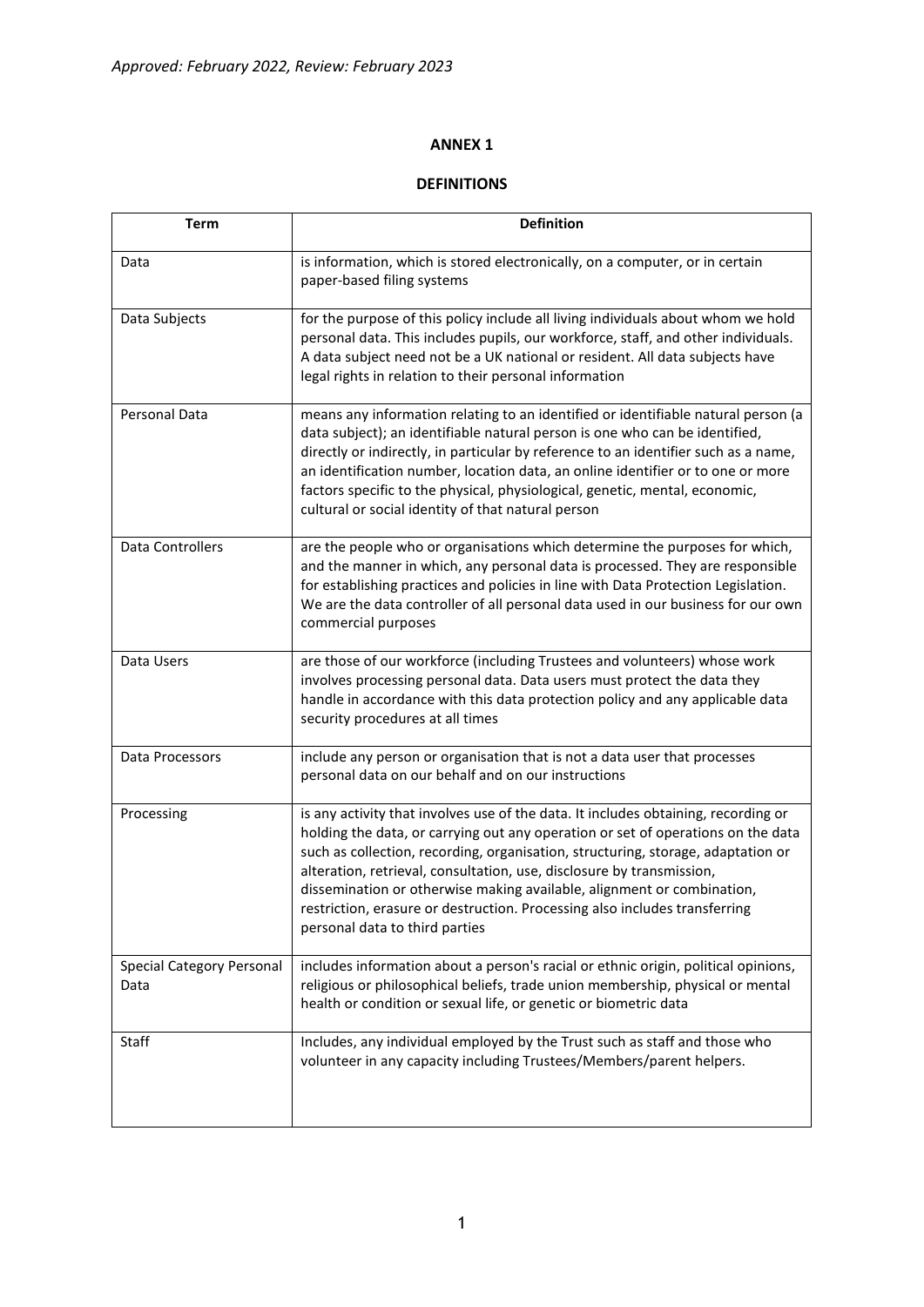## SAR Acknowledgement Template

(for use over holidays when the Trust schools are closed for over a month)

Dear [DATA SUBJECT],

# **RE: Acknowledgement of your data subject access request dated [DATE OF REQUEST] and notification that the Trust is currently closed.**

We write further to your request for details of personal data which we received on [DATE OF REQUEST]. As advised in [INSERT HERE HOW AND WHEN THE DATA SUBJECT WAS ADVISED OF THE DATES THE SCHOOL WOULD BE CLOSED] the Trust is [closing / closed] from xx July 20xx until xx September 20xx. Accordingly, the information you have requested is not accessible, and we will unfortunately not be able to comply with your request within one month. [OR We are unfortunately only able to provide you with the enclosed information as the remainder of the information is not accessible] The [Trust school] will be reopening on xx September 20xx when your request will be formally acknowledged, and you will be informed about the timeframe in which a full response to your request will be provided. We apologise for any inconvenience this may cause and will contact you again on xx September 20xx.

Yours sincerely,

[NAME OF SENDER]

For and on behalf of

[Trust]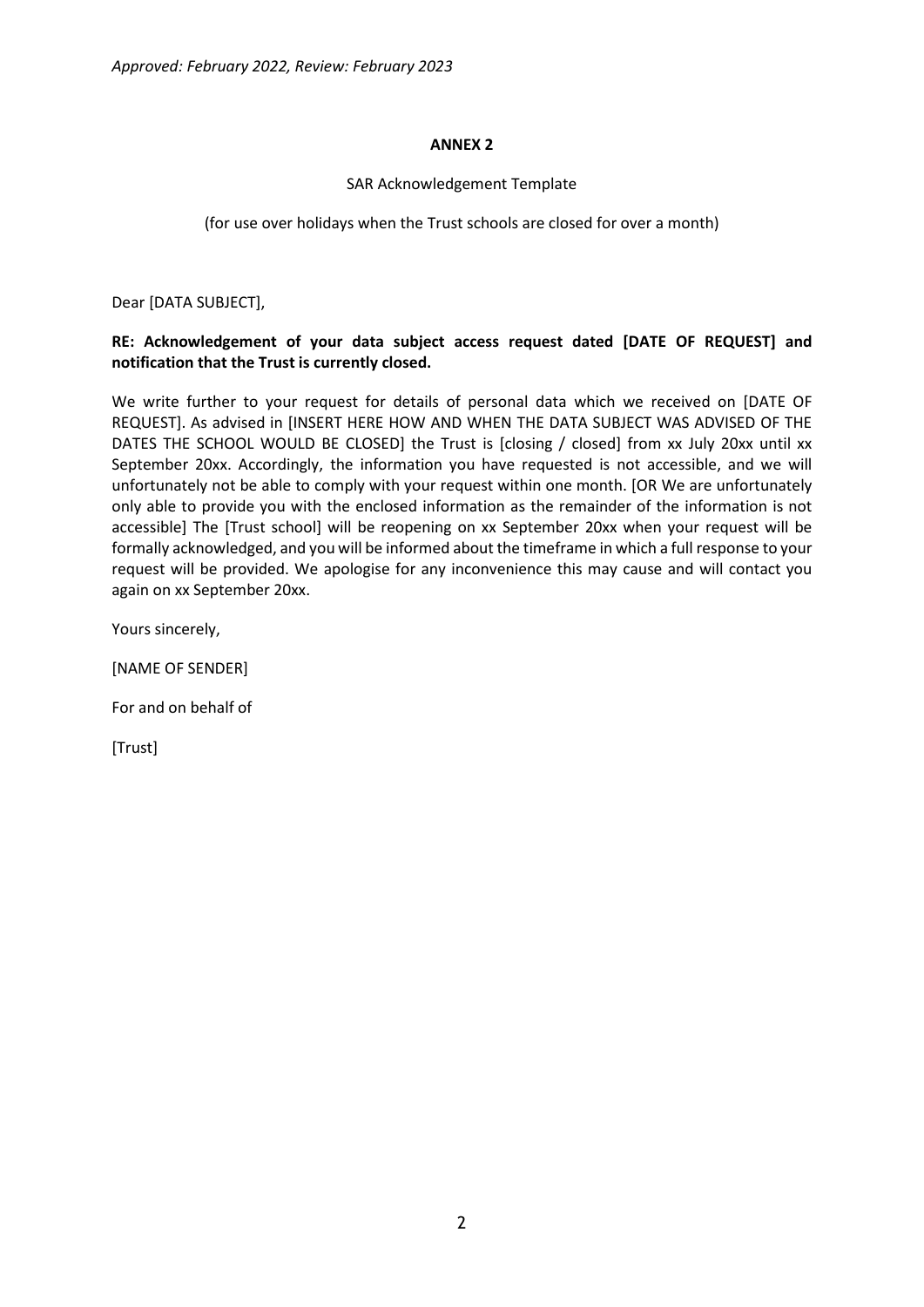### SAR Acknowledgement Template

Dear [NAME OF DATA SUBJECT],

# **RE: Acknowledgment of your data subject access request Reference: [DATA SUBJECT ACCESS REQUEST REFERENCE NUMBER]**

I write to acknowledge receipt of your request for personal information which we are responding to under article 15 of the UK General Data Protection Regulation.

[I also acknowledge receipt of your [IDENTIFICATION] as confirmation of your identity.]

Your request was received on [DATE] and, unless there are grounds for extending the statutory deadline of one calendar month, we expect to be able to give you a response by [DATE].

The reference for your request is [REFERENCE NUMBER], please quote this on all correspondence concerning this request.

Yours sincerely,

[NAME OF SENDER]

For and on behalf of

[Trust]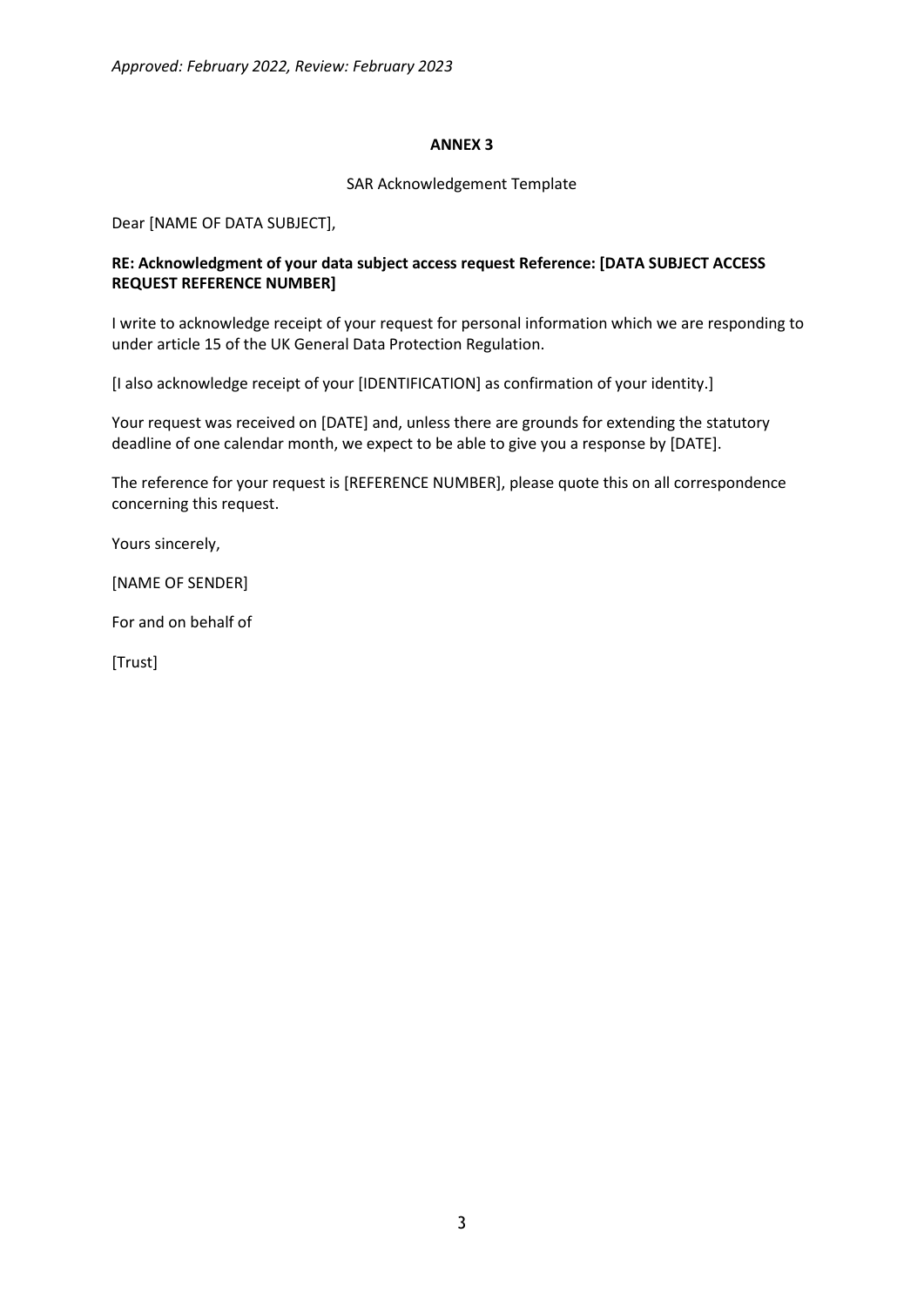### SAR Response Template

Dear [DATA SUBJECT],

### **RE: Response to your data subject access request dated [DATE OF REQUEST]**

We write further to your request for details of personal data which we hold [and our acknowledgment of [DATE WHEN REQUEST FIRST ACKNOWLEDGED BY LETTER]].

We enclose all of the data to which you are entitled under the General Data Protection Regulation (GDPR), in the following format:

[DETAILS OF FORMAT IN WHICH DATA IS PROVIDED, WITH REASONS FOR CHOOSING THE FORMAT: PAPER COPIES OR ELECTRONIC COPIES ON A CD OR MEMORY STICK OR A NEW DOCUMENT WHICH HAS BEEN CREATED AND SETS OUT THE INFORMATION THAT CONSTITUTES PERSONAL DATA. WHERE THE SAR WAS MADE BY ELECTRONIC MEANS THE RESPONSE SHOULD BE PROVIDED IN A COMMONLY USED ELECTRONIC FORM.]

We have contacted the following departments and individuals in order to locate personal data held which is within the scope of a data subject access request under article 15 of the UK GDPR:

[LIST OF DEPARTMENTS AND METHODOLOGY FOR IDENTIFYING PERSONAL DATA]

We can confirm the following in relation to the areas covered under article 15 of the UK GDPR and data existing on the date when your request was made: The purposes for which the personal data is processed:

#### [LIST OF PURPOSES]

The recipients or classes of recipients of personal data to whom the data has been or will be disclosed and the location of any recipients outside the UK:

[LIST OF RECIPIENTS (BY NAME OR GENERIC CLASS) TO WHOM DATA DISCLOSED. NOTE WHICH COUNTRIES NON-EEA RECIPIENTS PROCESS DATA IN AND STATE THE ARTICLE 46 SAFEGUARDS IN PLACE.]

The categories of personal data concerned:

[LIST CATEGORIES]

The envisaged period for which the personal data will be stored, or the criteria used to determine that period:

[LIST RETENTION PERIODS]

Any information available to [DATA CONTROLLER] as to the source of the data:

[SOURCES OF DATA HELD]